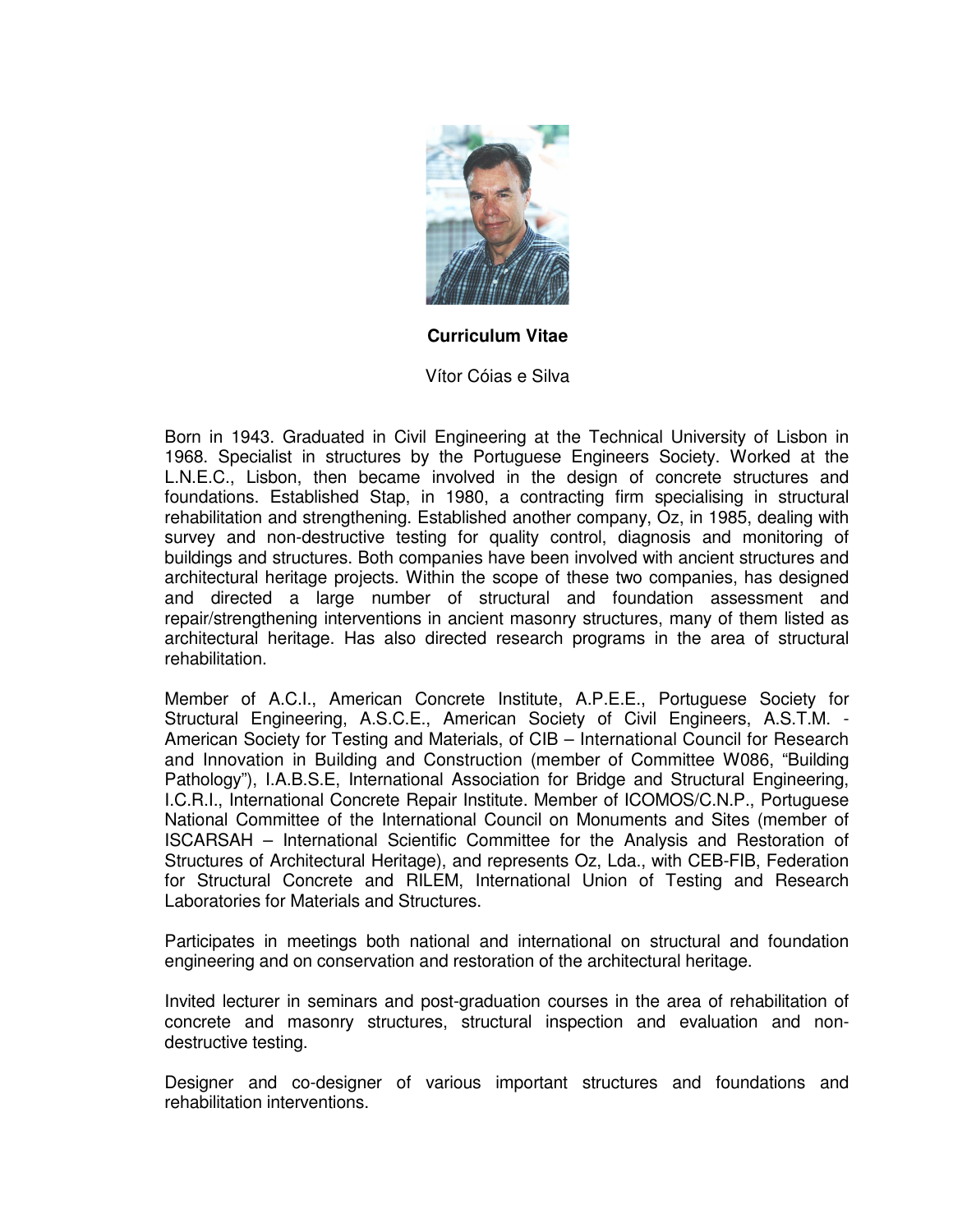Author and co-author of several specialised papers on silo design, repair and strengthening of concrete structures, quality control of structural repairs, non-destructive structural testing and rehabilitation of ancient structures. Holds invention patents in the area of structural strengthening.

## **Relevant published papers (since 1990)**

A) In Portuguese (only the titles have been translated):

Structural rehabilitation of walls of ancient buildings - 2ªs. Jornadas Portuguesas de Engenharia de Estruturas, Lisboa, 1990

Support to structural modelling by non-destructive methods of bracing walls in "Gaiola" buildings of Lisbon's "Pombaline" downtown - 2º. ENCORE - Encontro sobre Conservação e Reabilitação de Edifícios - Lisboa, 1994 (ico-author)

Use of reinforced concrete in the seismic rehabilitation of masonry buildings. Case of the "Placa" style buildings of Lisbon, 6º Encontro Nacional sobre Estruturas Pré-Esforçadas, Lisboa, LNEC, Nov. 1996

Seismic vulnerability of "gaioleiro" style buildings in Lisbon and possible retrofitting measures. 3º. Encontro sobre Sismologia e Engenharia Sísmica. SPES - Sociedade Portuguesa de Engenharia Sísmica. Lisboa, Dezembro de 1997 (co-author).

B) In English:

Strengthening of reinforced concrete structures by external reinforcement - IABSE Symposium - S. Francisco, U.S.A., 1995 (co-author)

Survey and assessment of Portuguese heritage using non-destructive methods, in view of its seismic rehabilitation. Workshop on Seismic Performance of Monuments, LNEC, Lisbon, November 1998 (co-author)

Accounting for the "block effect" in structural interventions in Lisbon's old "Pombaline" downtown buildings. Historical Constructions 2001, University of Minho Guimarães, November, 2001

Preserving "Baixa Pombalina" through low intrusive seismic rehabilitation methods. The COMREHAB project. International Millennium Congress. ICOMOS. UNESCO, Paris, September 2001

Using advanced composites to retrofit Lisbon's old "seismic resistant" timber framed buildings. Technological and technical cultures of European timber construction. Porto, October, 2002

## **Patents**